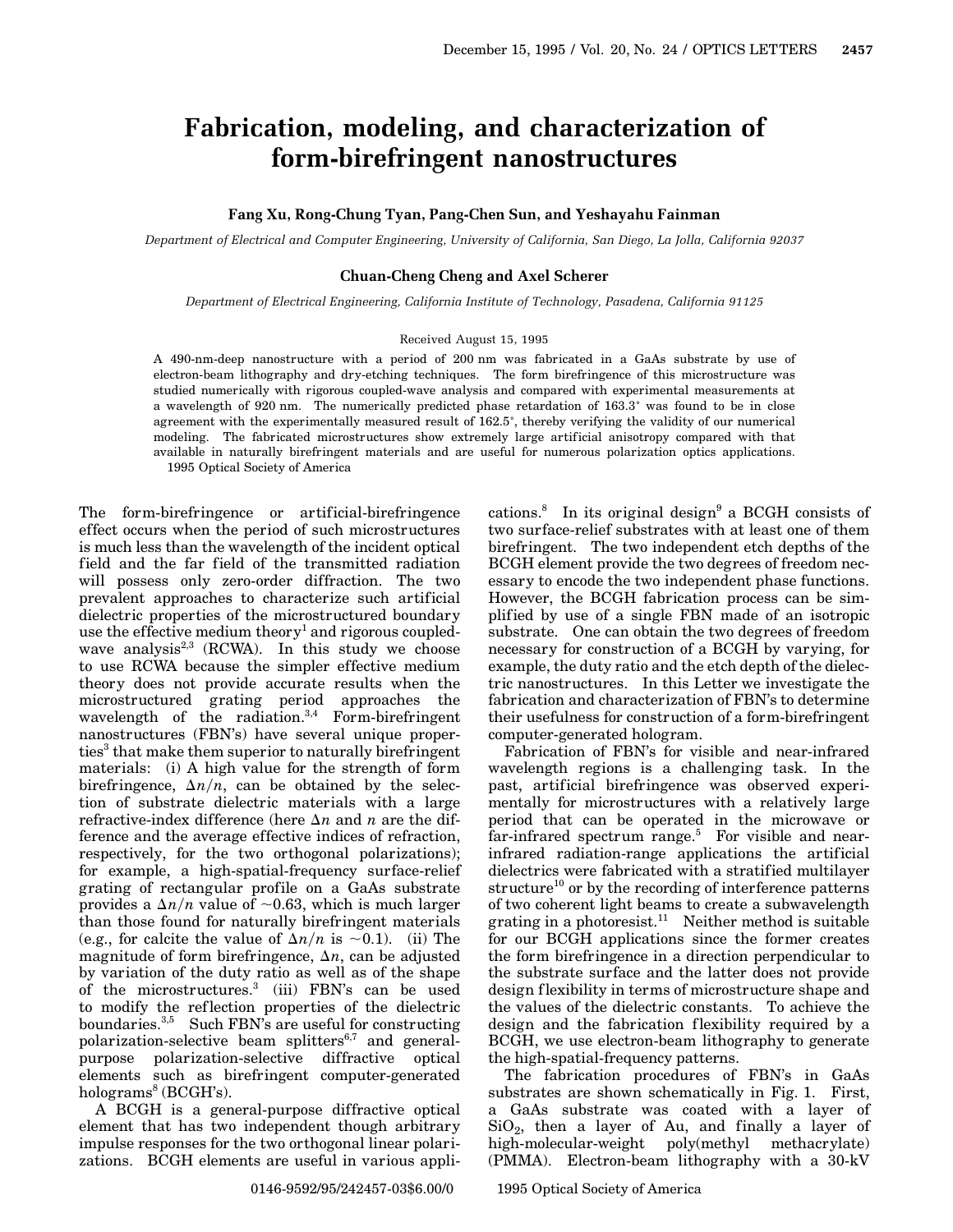incident beam energy was used to define the highresolution linear gratings over a square area of 100  $\mu$ m  $\times$  100  $\mu$ m on the spun-on 70-nm-thick resist layer. The PMMA pattern was developed for 14 s in a 3:7 mixture of  $C_2H_5OCH_7CH_2OH$  in  $CH<sub>3</sub>OH$  and then was transferred onto the 70-nmthick Au layer by ion milling with 1500-V Ar ions. This Au layer was used as a dry-etching mask to transfer the patterns into the 100-nm-thick layer of sputter-deposited  $SiO<sub>2</sub>$  by reactive-ion etching. During this etching process, 60-mTorr  $C_2F_4$  was used as the reactive gas, and a 300-V bias voltage was applied (50 W of rf power) at an etch rate of 20 nmymin. Then, a chemically assisted ion-beam etching system helped to etch the high-resolution nanostructure to the desired depth in the GaAs by using an Ar-ion beam assisted with  $Cl_2$  reactive gas. Finally, we removed the  $SiO_2$  mask by immersing the sample into buffered HF. The 490-nm-deep nanostructure with a period of 200 nm fabricated in GaAs substrate was inspected under a scanning-electron microscope (SEM). The top view and the cross-sectional view of the fabricated nanostructure are shown in Figs.  $2(a)$  and  $2(b)$ , respectively.

The experimental setup for characterization of the form birefringence of fabricated nanostructures is shown schematically in Fig. 3. An  $Ar^+$ -pumped Ti:sapphire laser was operated at a wavelength of 920 nm, where the GaAs substrate is transparent with minimum absorption. The polarization of the laser beam was controlled by a polarization rotator so that the normally incident optical wave was polarized linearly at 45° with respect to the grooves' direction. We used a microscope objective to focus the incident beam onto the 100  $\mu$ m  $\times$  100  $\mu$ m microstructure pattern. At a distance of 1 m from the sample we inserted a 1-cm-diameter aperture stop and a polarization analyzer followed by a photodetector. The aperture stop was introduced to avoid contributions of the obliquely incident light and diffracted field from the edges of the sample, thereby ensuring the validity of the paraxial approximation necessary for our polarization measurements. A Glan–Thompson-type polarizer was used as an output analyzer.

For the experimental characterization of the FBN we used Jones calculus. Let the Jones matrix of the form-birefringent nanostructure on a GaAs substrate be given by

$$
J_s = \begin{bmatrix} a & 0 \\ 0 & b \exp(j\phi_s) \end{bmatrix},
$$
 (1)

where *a* and *b* are the amplitude transmittances of the horizontally and vertically polarized light (i.e., perpendicular and parallel to the grooves' direction), and  $\phi_s$  is the phase difference between them on propagation through the FBN. The output fields for these two polarizations can be formulated as

$$
\begin{bmatrix} E_{H \text{out}} \\ E_{V \text{out}} \end{bmatrix} = \mathbf{J}(\theta) \begin{bmatrix} a & 0 \\ 0 & b \exp(j \phi_s) \end{bmatrix} \begin{bmatrix} 1 \\ 1 \end{bmatrix} \frac{E_i}{\sqrt{2}}, \quad (2)
$$

$$
\mathbf{J}(\theta) = \mathbf{R}(-\theta)\mathbf{J}(0)\mathbf{R}(\theta)
$$

$$
= \begin{bmatrix} \cos \theta & \sin \theta \\ -\sin \theta & \cos \theta \end{bmatrix} \begin{bmatrix} 1 & 0 \\ 0 & 0 \end{bmatrix} \begin{bmatrix} \cos \theta & -\sin \theta \\ \sin \theta & \cos \theta \end{bmatrix}
$$
(3)

represents the Jones matrix of an analyzer that is aligned at an angle  $\theta$  with respect to the vertical direction, and the input field is 45<sup>°</sup> linearly polarized. The intensity measured at the detector is given by

$$
I_{\text{out}} = (a^2 \cos^2 \theta + b^2 \sin^2 \theta + 2ab \sin 2\theta \cos \phi_s) \frac{I_{\text{in}}}{2} \tag{4}
$$

Figure 4 shows a typical curve of measured intensity versus the orientation angle of the analyzer,  $\theta$ , in the setup of Fig. 3. The two curves correspond to the measurements of the GaAs substrate with and without the FBN. We curve fitted the measured data by using Eq. (4) (see the solid and dashed curves in Fig. 4), which yielded the resultant parameters  $a = 0.67$ ,  $b = 0.57$ , and  $\phi_s = 162.5^{\circ}$ . Note



Fig. 1. Schematic of the procedures for the fabrication of form-birefringent nanostructures in GaAs substrates.



Fig. 2. SEM photographs of the fabricated formbirefringent nanostructure in a GaAs substrate: (a) top and (b) cross-sectional views.



Fig. 3. Schematic of the experimental setup for the characterization of form-birefringent nanostructures. Pol. Rot., polarization rotator; MO, microscope objective.

where